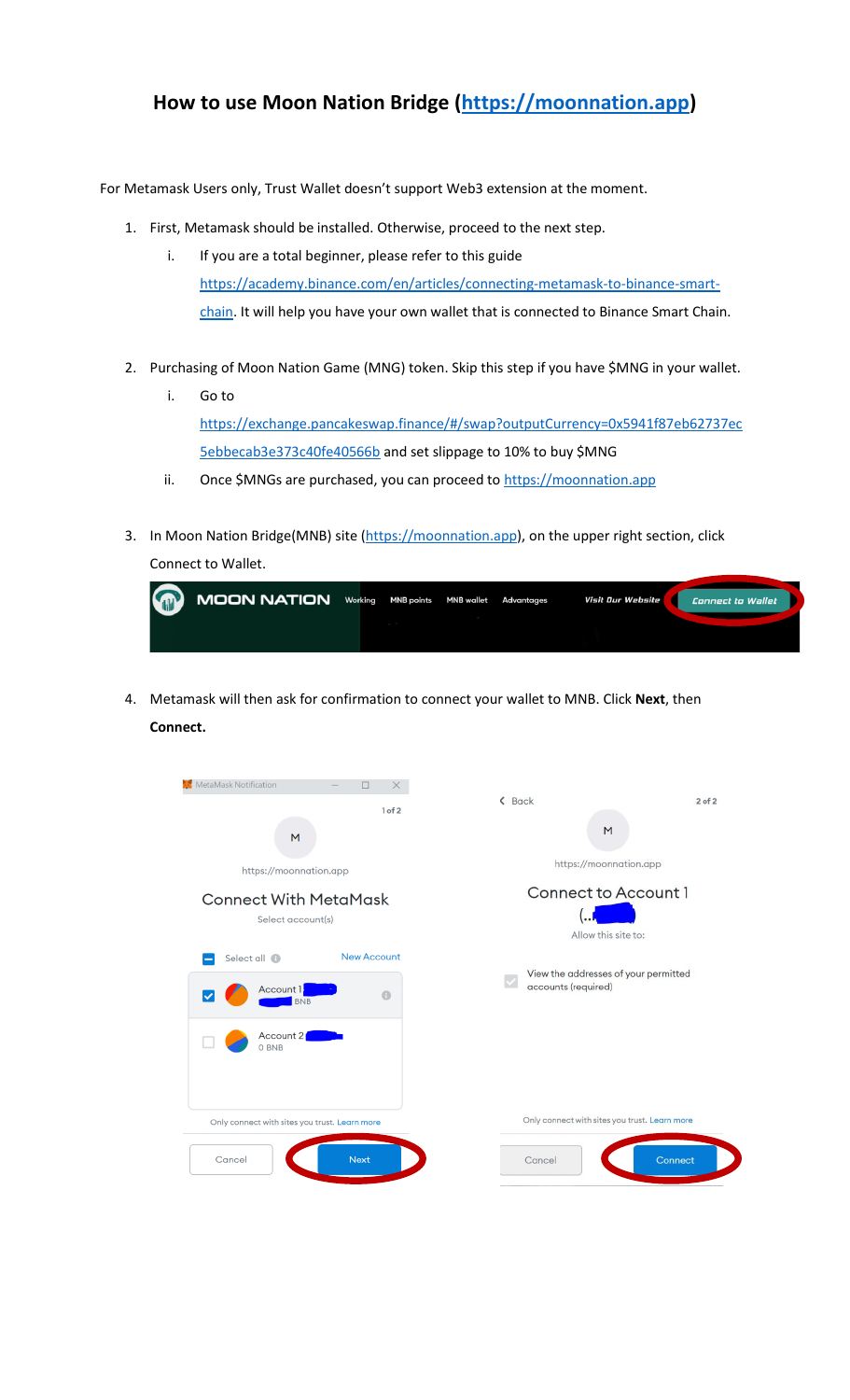5. You will be redirected to<https://moonnation.app/dashboard> for MNB's dashboard.

| <b>MOON NATION</b><br><b>AN</b>                                                                                  | <b>Visit Our Website</b>                                        |                            |                             |
|------------------------------------------------------------------------------------------------------------------|-----------------------------------------------------------------|----------------------------|-----------------------------|
| ₩<br><b>Blockchain Wallet</b>                                                                                    | <b>Total MNP 0</b><br><b>Wallet MNP O</b><br>All 11<br>My Games | <b>Games MNP 0</b>         |                             |
| <b>MNG</b><br><b>BNB Amount</b><br><b>Enter BNB Amount</b>                                                       | Game1                                                           | Game10                     | Game1                       |
| <b>Buy MNG With BNB</b>                                                                                          | <b>GAME 1</b><br>My MNP O                                       | <b>GAME 10</b><br>My MNP O | <b>GAME 111</b><br>My MNP O |
| ₩<br><b>MNP Wallet</b><br>0x8bb107f814a4b69a9b620551e6eb00b33a439463<br>$\Omega$<br><b>MNP</b><br>1 MNP = 1 CENT | Game <sub>2</sub>                                               | Game <sub>3</sub>          | Game4                       |
| From MNG<br>Enter MNG tokens                                                                                     | <b>GAME 2</b><br>My MNP O                                       | <b>GAME 3</b><br>My MNP O  | <b>GAME 4</b><br>My MNP O   |

- 6. In the Dashboard, you can view your \$MNG balance at the upper left. Below is your Moon Nation Point (MNP) balance. On the said section, your \$MNG could be traded to MNP, vice versa.
- 7. To buy MNP, you should have \$MNG. Then in the MNP Wallet Section, enter the amount of MNG you wish to spend and click approve. Metamask Notification will appear and click Confirm.